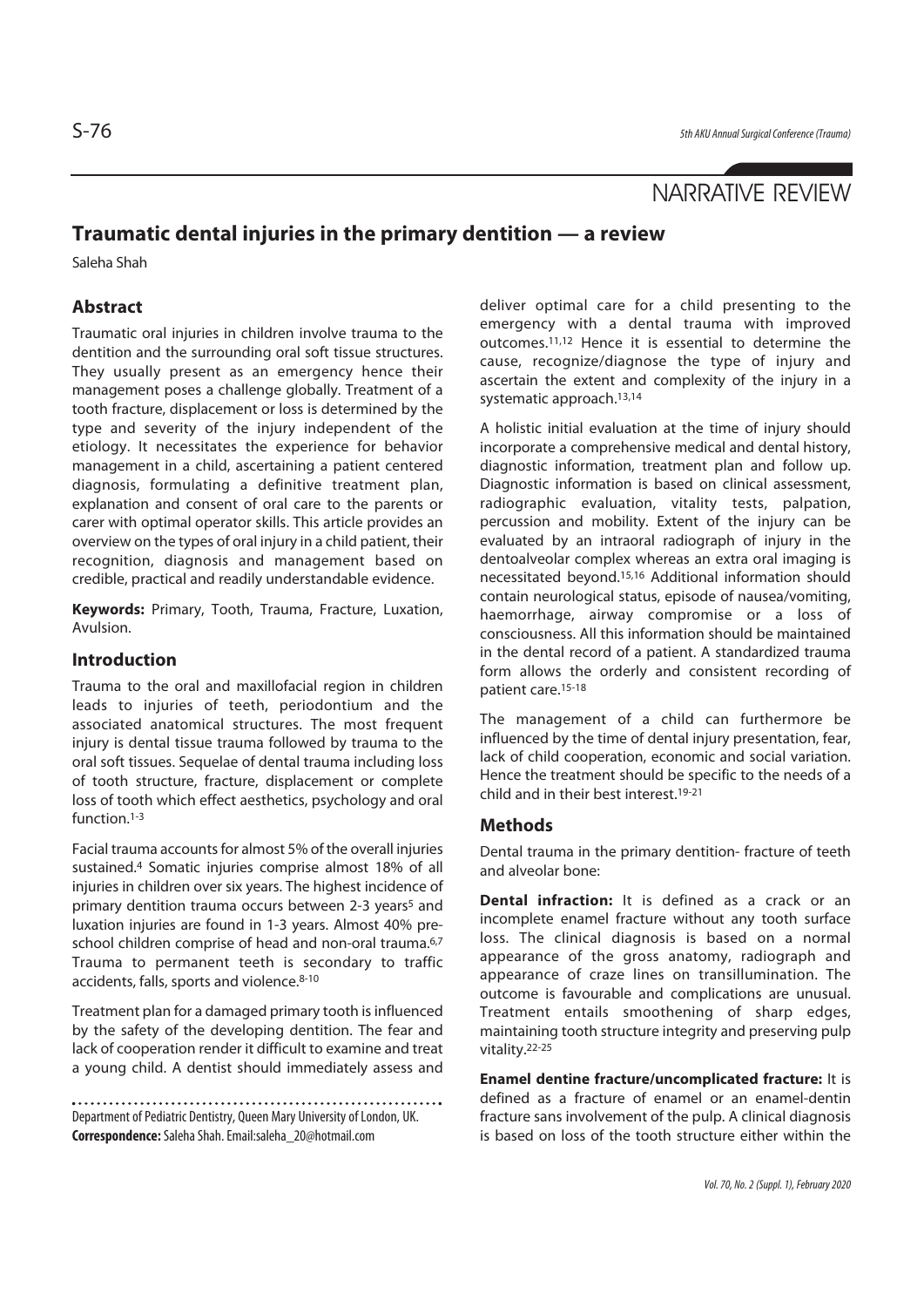enamel or affecting both the enamel and dentine. A radiograph does not specify any relation between the fracture line and the pulp wall.13-15,17,26-30,42

Treatment warrants restoration of normal tooth aesthetics, preservation of pulp vitality and assessment for tooth fragments in the region of injured soft tissues like lips, gingiva and tongue. Small dentinal defects require smoothening of rough margins and edges with a GIC seal. Large fractures require restoration of the lost tooth structure.6,14 The prognosis depends upon the extent of concomitant injury to the supporting periodontal ligament and the degree of dentin exposure. A clinical follow up at 3-4 weeks monitors optimal treatment outcomes.30,31,33

#### **Enamel dentine pulp fracture/ complicated fracture:** It

is defined as a fracture of the enamel-dentin complex with pulp exposure. Diagnosis is based on the clinical and radiographic appearance of loss of tooth structure, pulp exposure and tooth fragments at the site of soft tissue injury. The level of root development is verified by a radiograph.4,5,13

The treatment aims to restore aesthetics, function and preserve pulp vitality.32 The factors influencing a treatment plan comprise of life expectancy of the traumatized primary tooth, pulp tissue vitality and compliance of a child. Pulp treatment options may include vital pulp therapy like partial pulpotomy whereby a calcium hydroxide paste applied over the pulp is covered with a reinforced glass ionomer lining and a composite restoration; pulpotomy; pulpectomy with zinc oxide eugenol or calcium hydroxide/ iodoform paste and tooth extraction. A follow up is recommended after 1 week, 6-8 weeks and after 1 year for a clinical and radiographic evaluation. A favourable outcome indicates continuity in root development in teeth with immature open apices. An unfavourable outcome like apical periodontitis indicates discontinuity in the root development followed by a pulpectomy or an extraction. The prognosis of the tooth is subject to the duration of pulp exposure, extent of dentine exposure and developmental stage of root at the time of injury.4,5,13,14,26,33-35,39,43

**Crown root fracture:** It is defined as a fracture of the enamel, dentin and cementum with or without exposure of pulp. The tooth fragment may become loose and stay attached or experience a mild to moderate displacement. A clinical and radiographic diagnosis is based on the mobile coronal fragment attached to the underlying gingiva with or without pulp tissue exposure. A root fracture manifests on an X-ray only hence appears as an

J Pak Med Assoc (Suppl. 1)

oblique radioluscent line in the primary crown and root which is vertical to the radiographic beam whereas permanent teeth show perpendicular line.3,6,21,25,26,31

The treatment aims to preserve pulp, restore function and esthetics.<sup>35</sup> A very small coronal fragment may be removed and the remainder of the tooth sealed. If the tooth is beyond the scope of restoration the entire tooth should be extracted atraumatically to safeguard the tooth bud of the succedaneous tooth when retrieving the apical fragments. A follow up at 1 week, 6-8 weeks and 1 year allows monitoring of the permanent tooth eruption, continuation of root growth in immature permanent teeth and appearance of any unfavourable symptoms like apical periodontitis or a discontinuity of growth of root in immature teeth.5,33,44

**Root fracture:** It is defined as a dentin and cementum fracture with pulpal involvement. Clinical diagnosis is based on the mobility of a coronal tooth fragment and a probability of fragment displacement. The fracture may be located in the middle or apical third of the root. In a horizontal root fracture a radiograph may indicate one or more radiolucent lines disconnecting the tooth fragments. Radiographic diagnosis requires multiple exposures at various angulations since the permanent tooth bud may obscure the visualization of a root fracture.4,6,30,36

An undisplaced coronal fragment does not require treatment however a displaced coronal segment should be extracted and the apical root fragment allowed to resorb. Repositioning and stabilization of the coronal fragment may be considered but it is not recommended. An undisplaced tooth should be evaluated at 1 week, 6-8 weeks and 1 year till it exfoliates. An extracted tooth should be evaluated after one year to check for apical root resorption. The evaluation should continue 1 year after the eruption of the succedaneous tooth.6,30,37,40,41,45

**Alveolar fracture:** It is defined as a fracture involving the alveolar bone of a tooth with or without an extension into the surrounding bone. Clinical diagnosis is based on occlusal interferences due to the alveolar bone segment dislocation and mobility.4,6 A lateral radiograph reveals a horizontal fracture line approximating with the apices of the primary teeth and the succedaneous teeth. A radiograph simultaneously verifies the labial displacement of a segment.14,26,33

Treatment under general anaesthesia involves repositioning and splinting of the segment for 4 weeks and monitoring the teeth in the line of fracture. A follow up at 1 week, 3-4 weeks, 6-8 weeks and 1 year monitors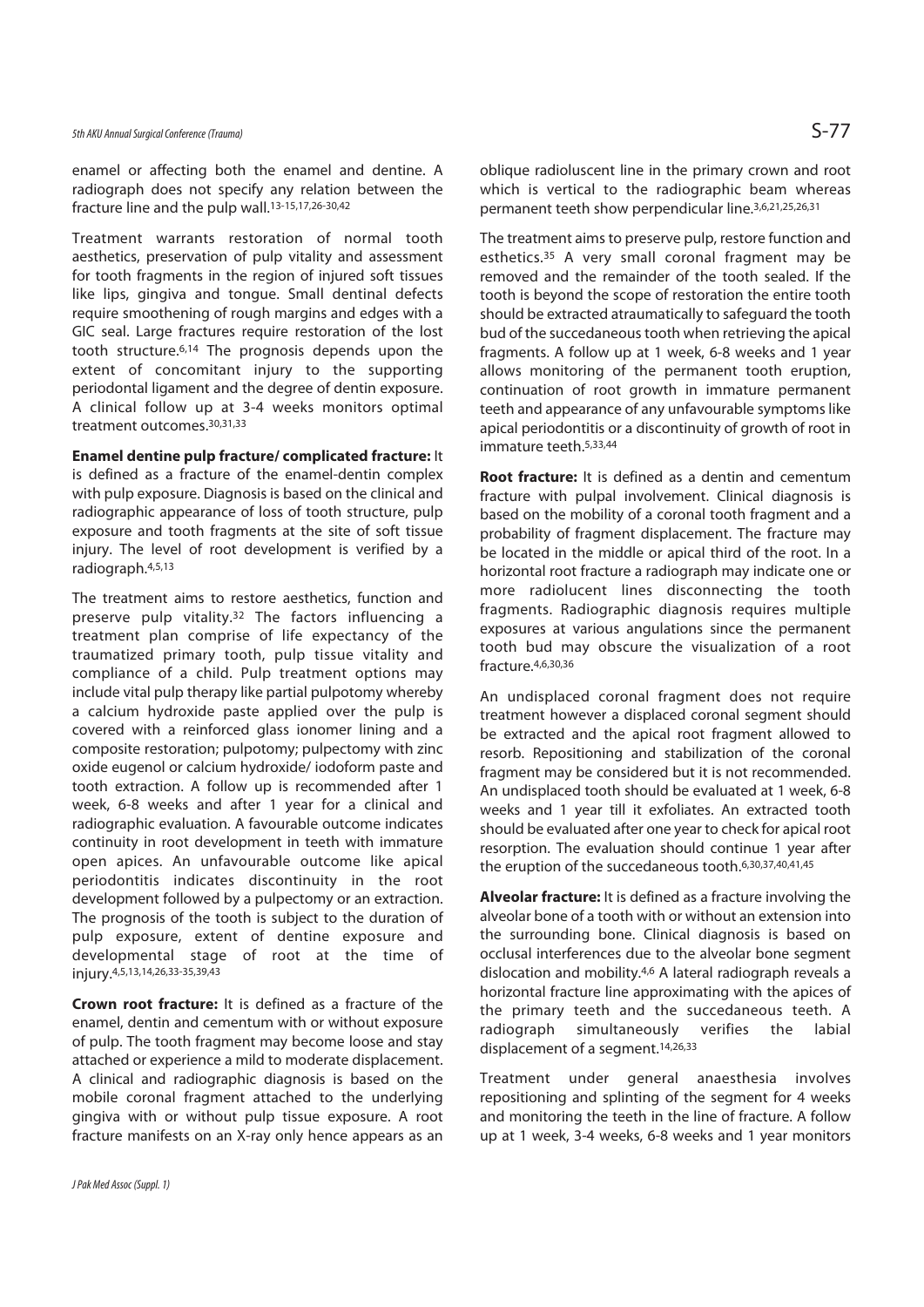the erupting succedaneous tooth. Favorable primary tooth outcomes include a normal occlusion, absence of an apical periodontitis, disturbance free development of the permanent tooth bud and an absence of external inflammatory root resorption in the primary teeth. Splinting is recommended only for an alveolar bone fracture and intra-alveolar fractures of the root.18,22,38-41

# **Dental trauma in the primary dentition-luxation injuries**

**Concussion:** It is defined as an injury to the structures supporting a tooth without causing mobility, gingival bleeding or tooth displacement. The clinical diagnosis is based on tenderness of tooth to percussion or pressure attributable to absorption of the force by the periodontal ligament therefore there is no appreciable periodontal space widening on the radiograph.5,13,14,27,33,44

The teeth are observed for an optimum periodontal ligament with maintenance of pulp vitality.5,13,14,22,27,33,44 A follow up at 1 week, 6-8 weeks monitors for a favourable continuous root development as well as unfavourable outcomes like dark discolouration, periapical periodontitis and arrested root development. Pulp therapy is therefore indicated for periapical periodontitis. The permanent teeth with closed apices may undergo pulpal necrosis owing to injured apical blood vessels.<sup>44,47</sup>

**Subluxation:** It is defined as an injury to the structures supporting a tooth resulting in an increased mobility, absence of tooth displacement but presence of crevicular bleed. A radiograph does not reveal any apparent abnormality and help rule out root fractures or future complications.5,13,14,27

The treatment encompasses observation to allow selfresolution and healing of the periodontal ligament and neurovascular supply, maintaining oral hygiene with soft brushing and applying topical 0.12% chlorhexidine. A clinical follow up after 1 week and 6-8 weeks enable monitoring of continuous root development, tooth discoloration, periapical periodontitis or fistula formation. Yellow discoloration due to pulp obliteration has a good prognosis. A primary tooth resumes normality within 2 weeks however permanent teeth with closed apices may develop pulpal necrosis owing to the damaged apical blood vessels.5,13,14,22,27,33,44,47

**Lateral luxation:** It is defined as a displacement of a tooth directed in an axis other than its own. A tooth may be directed lingually/palatally or labially, be immobile or tender to touch. A clinical diagnosis is ascertained by the direction of the crown displacement and firm lock in the new found position. The tearing of the periodontal ligaments and contusion or fracture of the supporting alveolar bone presents as a widened periodontal space in the radiograph. The X-ray also validates the displacement of the apical tip towards or through the labial cortical plate and its relation to the bud of the permanent successor.4,13,14,33,44,50,52

The treatment entails passive or spontaneous repositioning of the tooth in the absence of occlusal interferences.27 Occlusal interferences may be gently repositioned or reduced under local anaesthesia.54 An extraction is recommended if the injury is severe or if the tooth is close to exfoliation.5,22,26,33,34,51

A follow up at 1 week, 2-3 weeks, 6-8 weeks and after 1 year observes optimum healing, continued root development, transient colour change, dark discoloration or apical periodontitis. A risk of pulp necrosis is higher in primary tooth repositioning than spontaneous repositioning.5 Similarly a permanent tooth with a closed apex has a higher likelihood of pulp necrosis and pulp canal obliteration as compared to inflammatory root resorption.52

**Extrusion:** It is defined as an injury resulting in a partial axial displacement of a tooth from the socket. It is a partial avulsion secondary to tearing of the periodontal ligaments.14,27,46,56 The clinical diagnosis is based on the elongated appearance and excessive tooth mobility. An apical widening of the periodontal space is present on the radiograph.5,13,33,44,56

This treatment decisions for extrusion are based on the degree of tooth mobility, degree of displacement, root development and compliance of a child. If minor extrusion >3mm then the immature primary tooth is allowed to reposition and align spontaneously. Extraction is the treatment of choice in severe extrusion with excessive mobility, in a tooth close to exfoliation, when a child is not compliant or when the root formation is incomplete.5,14,22,26,34,48,56

The tooth should be evaluated for continued root development in immature teeth, transient discoloration, yellow discoloration in pulp obliteration and dark discoloration for fistula formation or periapical peridontitis. There is a scarcity in the evidence for extruded primary teeth hence careful monitoring is important.5 The risk of pulp necrosis and pulp canal obliteration is comparatively higher in mature permanent teeth with closed apices.<sup>56</sup>

**Intrusion:** This in an injury which results in the displacement of tooth in an apical direction towards the alveolar bone of the socket with a concomitant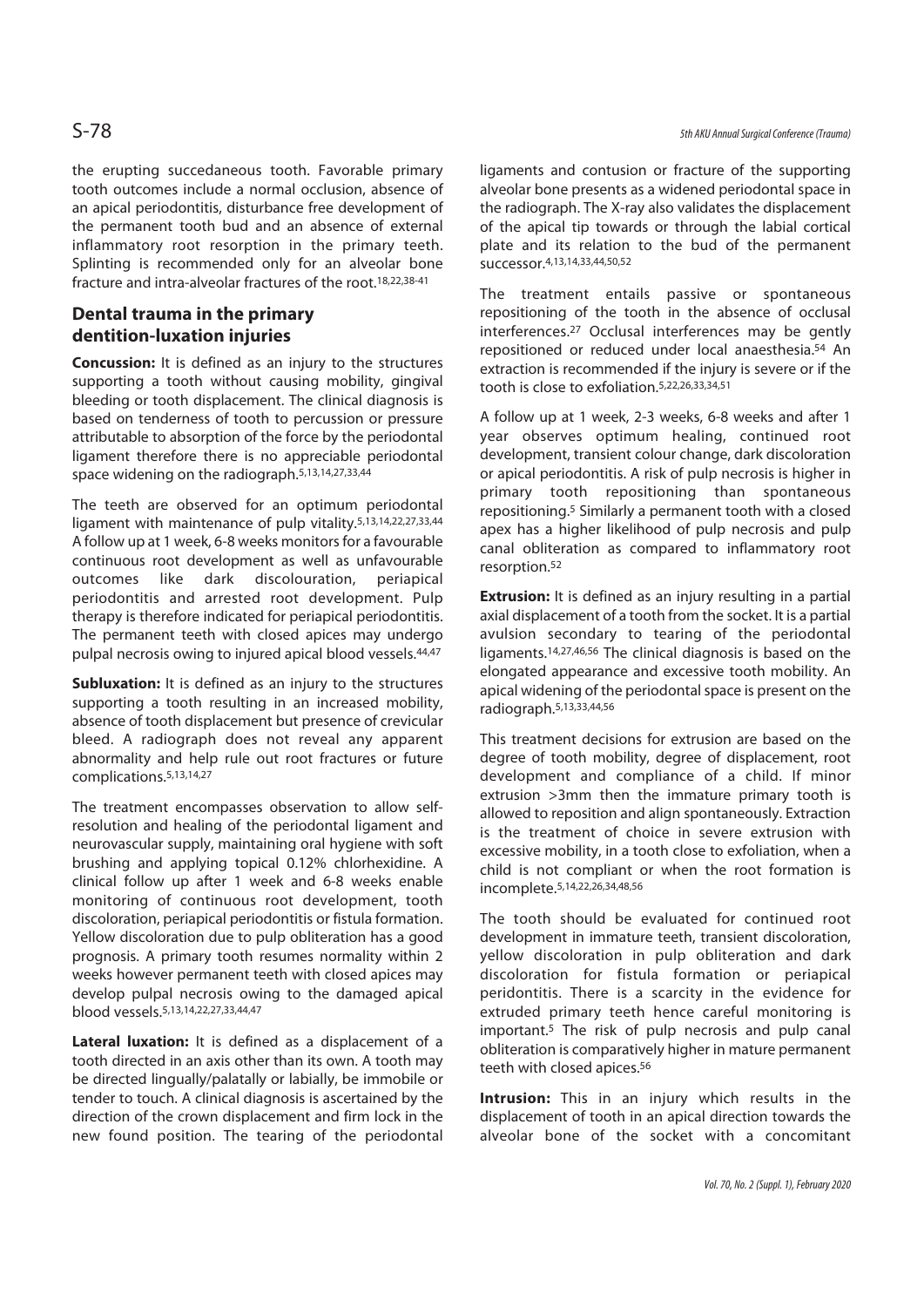## 5th AKU Annual Surgical Conference (Trauma)  $S$ -79

compression of the periodontal ligament and a crushing fracture of the alveolar socket.14,27,55 Clinical diagnosis arises from a tooth appearing shorter than the contralateral tooth or a completely missing tooth in severe cases. This is ascribed to the labial displacement of the tooth apex resulting in the apex traversing the buccal cortical plate in primary teeth and driving into the alveolar process in the permanent dentition. A radiograph reveals a discontinuous periodontal space, apical tooth displacement, tip of the apex and the proximity of a primary tooth to the permanent tooth follicle. An apical tip displaced palatally towards the succedaneous tooth germ will not be visible on an X-ray and will make the tooth appear elongated. Detection of the apical displacement towards the labial bone plate or through it can be aided by an extraoral lateral radiograph. An intruded primary tooth mimics the eruption pattern of young permanent teeth.13,33,44,55

The treatment plan is conservative and allows spontaneous re-eruption of the primary intruded tooth. An extraction is indicated if the apical displacement is towards the permanent tooth germ. A follow up is carried out at 1 week, 3-4 weeks, 6-8 weeks and after 1 year. This monitors the re-eruption of intruded tooth, absence or presence of transient discoloration, radiographic signs of apical periodontitis and damage to the developing tooth bud.13,33,44,55,57,58

More severe cases of complete intrusion and displacement through the bone may take over 36 months. Ankylosis due to severe periodontal ligament damage may delay or alter the eruption of a successor. The risk of pulp necrosis, inflammatory root resorption and pulp canal obliteration is higher in permanent teeth. Immature permanent teeth which reposition spontaneously have the lowest risk for healing complications. If the intrusion is equal to 7 mm or greater than the healing is delayed due to the adjacent teeth.5,14,46,55,59,60

**Avulsion:** This is defined as an injury which displaces the tooth completely out of the socket leading to severed periodontal ligaments with/without a fractured alveolus. Clinical diagnosis is confirmed by the clinical absence of tooth and verified on the radiograph if the socket is empty. Since reimplantation of an avulsed primary tooth potentiates damage of the developing tooth germ it is not recommended. The follow up is scheduled after 1 week, 6 months and 1 year. This allows the development of the succedaneous tooth to be monitored.13,14,33,43,61

#### **Discussion**

There is a lack of consensus in the literature regarding the

management of trauma in primary dentition. Some clinicians opt for a more conservative management whereas others prefer a more invasive management.<sup>5,62</sup> Permanent successors with incomplete enamel calcification are at a higher risk of developmental disturbances induced due to trauma in the primary dentition. A multitude of factors influence treatment selection. The close proximity between the apex of the root of an injured primary incisor and the succedaneous tooth follicle may result in development of potential sequelae such as discolouration of a crown (white or yellow-brown), hypoplasia of permanent incisors, malformation, impaction and eruption disturbances in the permanent dentition. It will also take into account the cognitive ability of a child to cope with the treatment, time of presentation of an injury (immediate or delayed), occlusion, recurrent trauma and time till exfoliation of a primary tooth. Hence selection of treatment plan should limit the risk of further impairment to the developing successors.5,33,36,37,43,57,60,63-66

A holistic evaluation should incorporate a comprehensive medical and dental history, clinical and radiographic evaluation, investigation for vitality testing, palpation, percussion and mobility. Sensibility and percussion tests in primary teeth are not reliable due to their inconsistent results. Intraoral radiographs evaluate the extent of injury in the dentoalveolar complex whereas an extraoral imaging is necessitated in an extent beyond the dentoalveolar region. The diagnosis maybe augmented by advanced behaviour management techniques. The evaluation should also include information regarding the neurological status nausea/vomiting, haemorrhage, airway compromise or a loss of consciousness at the time of injury.15-18 When assessing a child less than 5 years age presenting with intra-oral soft tissue trauma involving the lip, palate, gums, tongue and severe tooth injuries it is also important to consider a possibility of child abuse.67-72

A radiographic examination is mandatory for confirmation of diagnosis. It ascertains the extent of injury to the structures supporting a primary tooth, the stage of primary root development and proximity of the apex with the succedaneous tooth follicle. Radiograph selection depends on factors such as the amenability of a child and the type of injury surmised. Several angles with a minimum risk of radiation exposure are recommended. It may be a 90° horizontal angle with central beam through the tooth (horizontal view, size 2 film) or an Occlusal view (horizontal view, size 2). Extra-oral lateral image is seldom indicated however it may specify the continuity between the apex of the displaced tooth and the permanent tooth follicle along with the direction of dislocation (vertical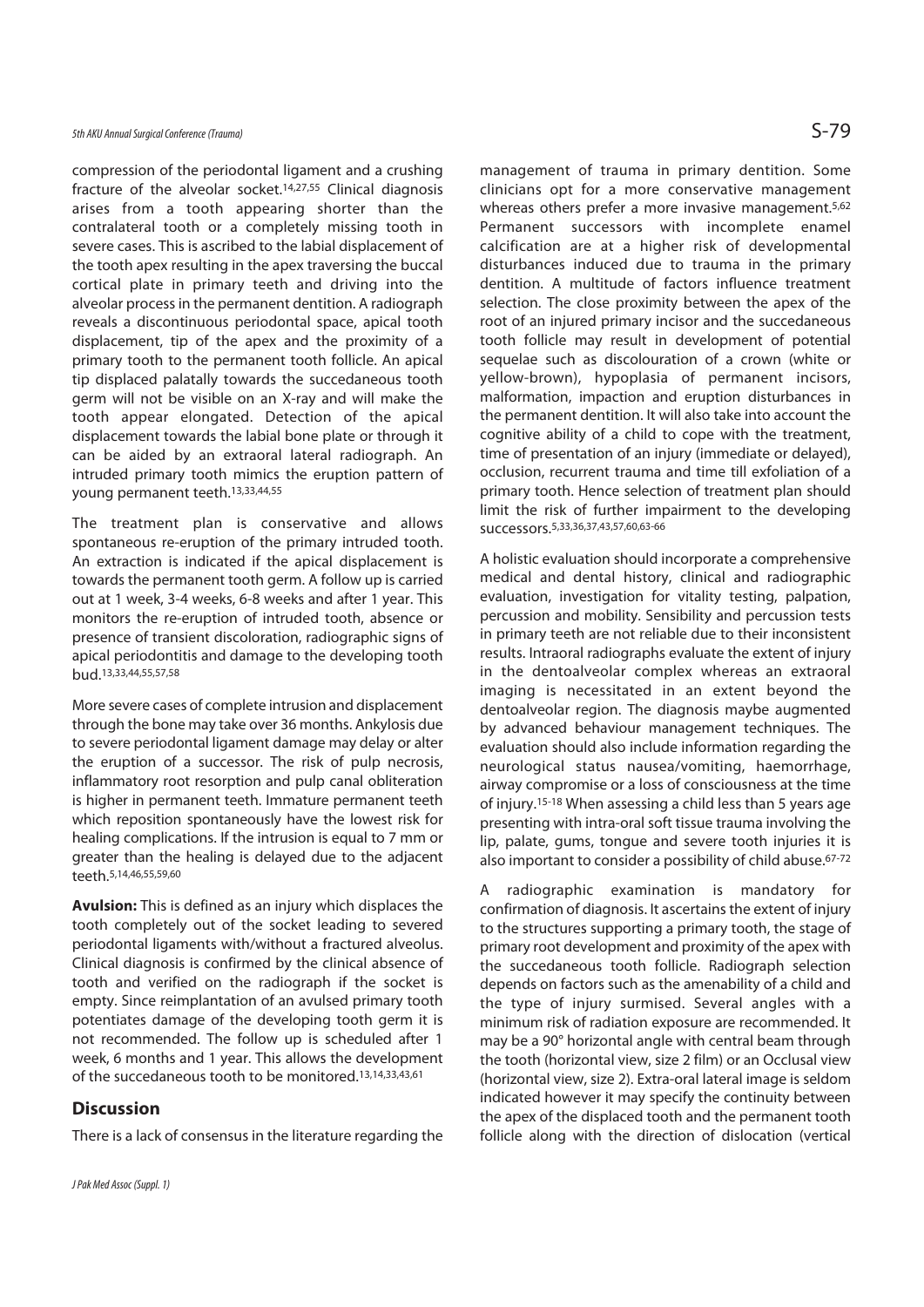#### view, size 2 film).5,13,33,44

A continued periodic clinical and radiographic monitor's successful intervention (asymptomatic, positive sensitivity to pulp test, continued root development in immature teeth, absence of both the tooth mobility and periapical pathology). Tooth discoloration following luxation injuries is a common complication. It is an aesthetic concern for both the child and parents.26,74-76 This may fade and the original shade of the tooth is regained.26,50,77,78 A persistent dark discoloration in a primary tooth may remain clinically and radiographically asymptomatic or transition into apical periodontitis.<sup>79,80</sup> Traumatized primary teeth have an association between crown discoloration and pulp necrosis.75,81 A root canal treatment is initiated when an spontaneous pain ensues, pulp sensitivity tests do not have a normal response, root formation or apexogenesis discontinues or the supportive periradicular supporting tissues break down in a traumatized primary tooth.82 Pulp canal obliteration with a yellowish hue is another common sequelae in a primary tooth luxation injury. It indicates pulp vitality and occurs in 35-50% cases.75,77,80,83 Reattachment of crown fragment may be an alternative consideration when restoring the normal aesthetics of enamel in a fractured tooth. The use of systemic antibiotics is not recommended for luxation injury management in the primary dentition.50 If the injury to the oral soft tissues is significant and accompanied by other injuries, it may require a surgical intervention and an antibiotic cover. If the child has an underlying systemic medical consideration then the paediatrician may prescribe the requisite.13,22,27,33,44,73

Optimum hard and soft tissue healing following a tooth injury depends on good oral hygiene as well. The parents or carers should be informed about preventive advice which prevents plaque accumulation and debris buildup. It includes information regarding brushing the teeth with a soft brush, topical application of an alcohol-free 0.1% chlorhexidine gluconate with cotton swabs twice a day for 1 week, intake of soft diet for 10 days and restricting the use of an intra-oral pacifier. They should also be informed about the occurrence of unfavourable complications like gum swelling, increased mobility or periapical sinus tract formation following more severe injuries such as alveolar fractures, avulsion and intrusion with documentation. Children may not provide accurate information regarding pain and may not complaint about it however this does not imply that the infection is not present. Hence the parents or carers should monitor for signs of any pathology that may arise and seek treatment at the earliest.33,44,83

#### **Conclusion**

Traumatic dental injuries in primary dentition are different from permanent dentition. These special problems need immediate and correct emergency management for accurate diagnosis, treatment planning and regular follow-up. This results in an improved prognosis with maximum chances of a favourable outcome. Dentists should provide the best care based on current best evidence and practice effectively and efficiently.

**Conflict of Interest:** I do not have any potential conflict of interest to declare.

#### **References**

- 1. Cortes MI, Marcenes W, Shelham A. Impact of traumatic injuries to the permanent teeth on the oral health-related quality of life in 12- to 14-year old children. Community Dent Oral Epidemiol 2002;30:193-8.
- 2. Lee J, Divaris K. Hidden consequences of dental trauma: The social and psychological effects. Pediatr Dent 2009; 31(2):96-101.
- 3. DiScala C, Sege R, Guohua L, Reece RM. Child abuse and unintentional injuries. Arch PediatrAdolesc Med 2000;154:16-22.
- 4. Glendor U, Andersson L. Public Health Aspects of oral diseases and disorders; dental trauma. In: Pine C, Harris R, editors, Community Oral Health. London: Quintessence 2007; p203-14.
- 5. Flores MT. Traumatic injuries in the primary dentition. Dental Traumatol 2002;18:287-98.
- 6. Petersson EE, Andersson L, Sorensen S. Traumatic Oral vs non oral injuries. Swed Dent J 1997;21:55-68.
- 7. Dennis J.McTigueDDS, MS. Diagnosis And Management Of Dental Injuries In Children. Pediatric Clinics of North America, Volume 47, Issue 5, 1 October 2000, Pages 1067-1084.
- 8. Rocha MJ, Cardoso M. Traumatized permanent teeth in Brazilian children assisted at the Federal University of Santa Catarina, Brazil. Dental Traumatol 2001;17: 245-9.
- 9. Caldas AF Jr, Burgos ME. A retrospective study of traumatic dental injuries in a Brazilian dental trauma clinic. Dental Traumatol 2001;17:250-3.
- 10. Skaare AB, Jacobsen I. Dental injuries in Norwegians aged 7-18 years. Dental Traumatol 2003;19:67-71.
- 11. Tapias MA, Jiménez-Garcia R, Lamas F, Gil AA. Prevalence of traumatic crown fractures to permanent incisors in a childhood population: Móstoles, Spain. Dental Traumatol 2003;19(3):119-22.
- 12. Mette Kit Borum Jens Ove Andreasen. Therapeutic and economic implications of traumatic dental injuries in Denmark: an estimate based on 7549 patients treated at a major trauma centre. International Journal of Paediatric Dentistry, Volume 11, Issue 4, July 2001, page 249-258.
- 13. Andreasen JO, Andreasen FM. Essentials of Traumatic Injuries to the Teeth. 2nd ed. Copenhagen, Denmark: Munksgaard and Mosby; 2000:9-154.
- 14. Holan G, McTigue D. Introduction to dental trauma: Managing traumatic injuries in the primary dentition. In: Pinkham JR, Casamassimo PS, Fields HW Jr, McTigue DJ, Nowak A, eds. Pediatric Dentistry: Infancy through Adolescence. 4th ed. St. Louis, Mo: Elsevier Saunders; 2005:236-56.
- 15. Andreasen JO, Andreasen FM, Skeie A, Hjørting-Hansen E, Schwartz O. Effect of treatment delay upon pulp and periodontal healing of traumatic dental injuries: A review article. Dental Traumatol 2002;18(3):116-28.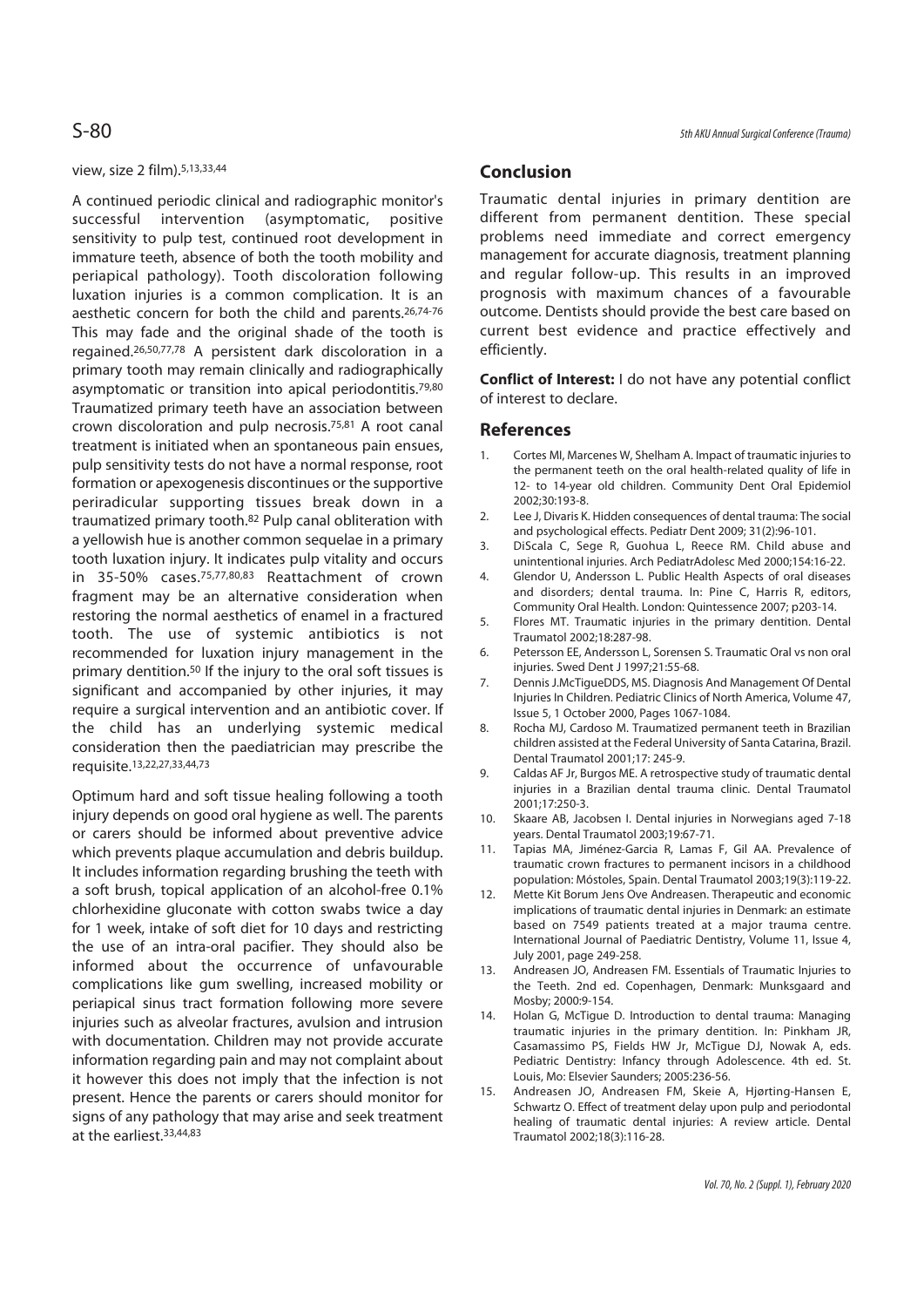### 5th AKU Annual Surgical Conference (Trauma)  $S-81$

- 16. American Academy of Pediatric Dentistry. Policy on emergency oral care for infants, children, and adolescents. Pediatr Dent 2007;29(suppl):21.
- 17. Day P, Duggal M, A multicentre investigation into the role of structured histories for patients with tooth avul- sion at their initial visit to a dental hospital. Dental Traumatol 2003;19(5):243-7.
- 18. American Academy of Pediatric Dentistry. Assessment of Acute Traumatic Dental Injuries. Available at: "http:// www.aapd.org/media/Policies\_Guidelines/RS\_Trauma AssessmentForm.pdf". Pediatr Dent 2011;33(special issue):331-2.
- 19. Needleman HL. The art and science of managing traumatic injuries to primary teeth. Dent Traumatol 2011;27:295-9.
- 20. Vlok JK, Worthington EM, Hindson JA, Davidson LE, Thomson WM, Drummond BK. Young people's perception of photographs of dental trauma. Dental Traumatol 2011; 27:109-12.
- 21. American Academy of Paediatrics. Policy statement-health equity and children's rights. Pediatrics 2010;125:838-49.
- 22. Andreasen JO, Andreasen FM. Textbook and Color Atlas of Traumatic Injuries to the Teeth. 4th ed. Copenhagen, Denmark: Munksgaard: 2007:897
- 23. Ravn JJ. Follow-up study of permanent incisors with enamel cracks as a result of acute trauma. Scand J Dent Res 1981;89:117-23.
- 24. Robertson A. A retrospective evaluation of patients with uncomplicated crown fractures and luxation injuries. Endod Dent Traumatol 1998;14:245-56.
- 25. Olsburgh S, Jacoby T, Krejci I. Crown fractures in the permanent dentition: Pulpal and restorative considerations. Dental Traumatol 2002;18:103-15.
- 26. Borum M, Andreasen J. Sequelae of trauma to primary maxillary incisors. Complications in the primary dentition. Endod Dent Traumatol 1998;14:31-44.
- 27. McTigue DJ. Managing traumatic injuries in the young permanent dentition. In: Pinkham JR, Casamassimo PS, Fields HW Jr, McTigue DJ, Nowak A, eds. Pediatric Dentistry: Infancy through Adolescence. 4th ed. St. Louis, Mo: Elsevier Saunders; 2005:593-607.
- 28. Ravn JJ. Follow-up study of permanent incisors with enamel fractures as a result of acute trauma. Scand J Dent Res 1981;89:213-7.
- 29. Ravn JJ. Follow-up study of permanent incisors with enameldentin fractures as a result of acute trauma. Scand J Dent Res 1981;89:355-65.
- 30. Cunha RF, Pugliesi DM, de Mello Vieira AE. Oral trauma in Brazilian patients aged 0-3 years. Dent Traumatol 2001;17:210-2.
- 31. Ravn JJ. Developmental disturbances in permanent teeth after intrusion of their primary predecessors. Scand J Dent Res 1976;84:137-41.
- 32. American Academy of Pediatric Dentistry. Pediatric Dental Trauma Card-Primary Teeth, Permanent Teeth. Chicago, Ill: American Academy of Pediatric Dentistry; 2002:2.
- 33. Flores M, Malmgren B, Andersson L, et al. Guidelines for the management of traumatic dental injuries. III. Primary teeth. Dental Traumatol 2007;23:196-202.
- 34. Fried I, Erickson P. Anterior tooth trauma in the primary entition: Incidence, classification, treatment methods, and sequelae: A review of the literature. J Dent Child 1995:256-61.
- 35. Gassner R, Bosch R, Tuli T, Emshoff R. Prevalence of dental trauma in 6000 patients with facial injuries: Implications for prevention. Oral Surg Oral Med Oral Pathol Oral RadiolEndod 1999;87:27-33.
- 36. Diab M, elBadrawy HE. Intrusion injuries of primary incisors. Part III: effects on the permanent successors. Quintessence Int 2000;31:377-84.
- 37. de Amorim Lde F, da Costa LR, Estrela C. Retrospective study of

J Pak Med Assoc (Suppl. 1)

traumatic dental injuries in primary teeth in a Brazilian specialized pediatric practice. Dent Traumatol 2011; 27:368-73.

- 38. Andreasen JO, Bakland LK, Flores MT, Andreasen FM, Andersson L. Traumatic dental injuries, a manual. 3rd edn. Chichester, West Sussex: Wiley-Blackwell; 2011. p. 54-7.
- 39. Jackson N, Waterhouse P, Maguire A. Factors affecting treatment outcomes following complicated crown fractures managed in primary and secondary care. Dental Traumatol 2006;22:179-85.
- 40. Andreasen JO, Andreasen FM, Mejàre I, Cvek M. Healing of 400 intra-alveolar root fractures. 1. Effect of pre-injury and injury factors such as sex, age, stage of root development, fracture type, location on fracture and severity of dislocation. Dental Traumatol 2004;20:192-202.
- 41. Andreasen JO, Andreasen FM, Mejàre I, Cvek M. Healing of 400 intra-alveolar root fractures. 2. Effect of treatment factors such as treatment delay, repositioning, splinting type and period of antibiotics. Dental Traumatol 2004;20 :203-11.
- 42. Lee J, Divaris K. Hidden consequences of dental trauma: The social and psychological effects. Pediatr Dent 2009; 31:96-101.
- 43. Christophersen P, Freund M, Harild L. Avulsion of primary teeth and sequelae on the permanent successors. Dental Traumatol 2005;21:320-3.
- 44. Flores M, Andersson L, Andreasen J, et al. Guidelines for the management of traumatic dental injuries. I. Fractures and luxations of permanent teeth. Dental Traumatol 2007;23:66-71.
- 45. Cvek M, Andreasen J, Borum M. Healing of 208 intraalveolar root fractures in patients aged 7-17 years. Dental Traumatol 2001;17:53-62.
- 46. Andreasen JO, Bakland L, Andreasen FM. Traumatic intrusion of permanent teeth. Part 3. A clinical study of the effect of treatment variables such as treatment delay, method of repositioning, type of splint, length of splinting and antibiotics on 140 teeth. Dental Traumatol 2006; 22:99-111.
- 47. Crona-Larsson G, Bjarnason S, Norén J. Affect of luxation injuries on permanent teeth. Endod Dent Traumatol 1991;7:199-206.
- 48. Ravn JJ. Sequelae of acute mechanical trauma in the primary dentition. J Dent Child 1968;35:281-9.
- 49. Saro?lu I, Sönmez H. The prevalence of traumatic injuries treated in the pedodontic clinic of Ankara University, Turkey, during 18 months. Dental Traumatol 2002;18 :299-303.
- 50. Macedo G, Ritter A. Essentials of rebonding tooth fragments for the best functional and esthetic outcomes. Pediatr Dent 2009;31:110-6.
- 51. Soporowski NJ, Allred EN, Needleman HL. Luxation injuries of primary anterior teeth: Prognosis and related correlates. Pediatr Dent 1994;16:96-101.
- 52. Nikoui M, Kenny D, Barrett E. Clinical outcomes for permanent incisor luxations in a pediatric population. III. Lateral luxations. Dental Traumatol 2003;19:280-5.
- 53. Glendor U, Halling A, Andersson L, Eilert-Petersson E. Incidence of traumatic tooth injuries in children and adolescents in the county of Vastmanland, Sweden. Swed Dent J 1996;20:15-28.
- 54. Olikarinen K. Tooth splinting: Review of the literature and consideration of the versatility of a wire composite splint. Endod Dent Traumatol 1990;6(6):237-50.
- 55. Humphrey J, Kenny D, Barrett E. Clinical outcomes for permanent incisor luxations in a pediatric population. I. Intrusions. Dental Traumatol 2003;19:266-73.
- 56. Lee R, Barrett E, Kenny D. Clinical outcomes for permanent incisor luxations in a pediatric population. Dental Traumatol 2003;19:274-9.
- 57. Altun C, Cehreli ZC, Guven G, Acikel C. Traumatic intrusion of primary teeth and its effects on the permanent successors: a clinical follow-up study. Oral Surg Oral Med Oral Pathol Oral RadiolEndod 2009;107:493-8.